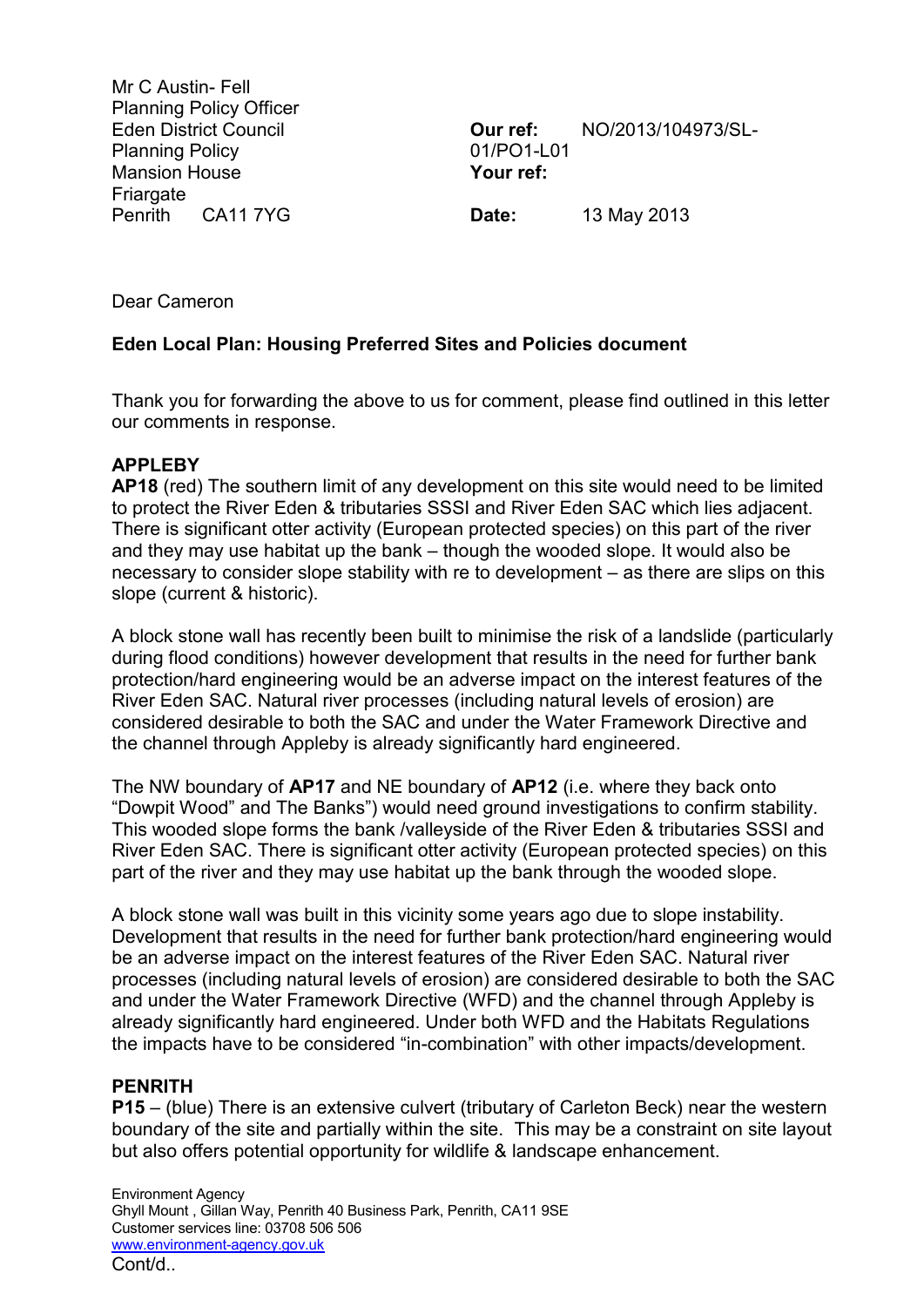**P26** – (blue) Any development on this site should be designed with a buffer/wildlife strip around the beck and this strip should be free from all built development including lighting.

Domestic gardens should not be incorporated into the buffer zone. The buffer zone should be planted with locally native species of UK genetic provenance / and appropriately managed under an agreed scheme. The buffer zone and river corridor should form a valuable part of green infrastructure.

The National Planning Policy Framework (NPPF), paragraph 109 recognises that the planning system should aim to conserve and enhance the natural and local environment by minimising impacts on biodiversity and providing net gains in biodiversity where possible, contributing to the Government's commitment to halt the overall decline in biodiversity, including by establishing coherent ecological networks that are more resilient to current and future pressures.

Article 10 of the Habitats Directive stresses the importance of natural networks of linked habitat corridors to allow the movement of species between suitable habitats, and promote the expansion of biodiversity. River corridors are particularly effective in this way. Such networks and corridors may also help wildlife adapt to climate change.

**P34 – (blue) A** well is located here.

**P40** – A significant part of this site is woodland and would require further assessment. Although this is a relatively small block of woodland in itself it is close to the much larger area on the Beacon. There may be potential to enhance this woodland and improve the link to the larger block of habitat on the Beacon.

**P53** – (blue) Same comments as for P26 regarding Carleton Beck.

**P61** – Thacka Beck is culverted through this site. This will be relevant to site layout/drainage/pollution control.

**P65** – There is a narrow corridor of floodplain along Thacka Beck - though mostly above the 1 in 100 year floodplain.

**P98** - (blue) There is a wooded strip along the south boundary. Any development should look to protect/enhance this area.

**P104** (red) This does have a significant area of broadleaved woodland/scrub. This provides potentially good wildlife habitat and should undergo further assessment before any development is considered within this part of the site. Recommend that the woodland/scrub is retained/enhanced.

#### **ARMATHWAITE**

No comments

**BOLTON** No comments.

**BROUGH** No comments.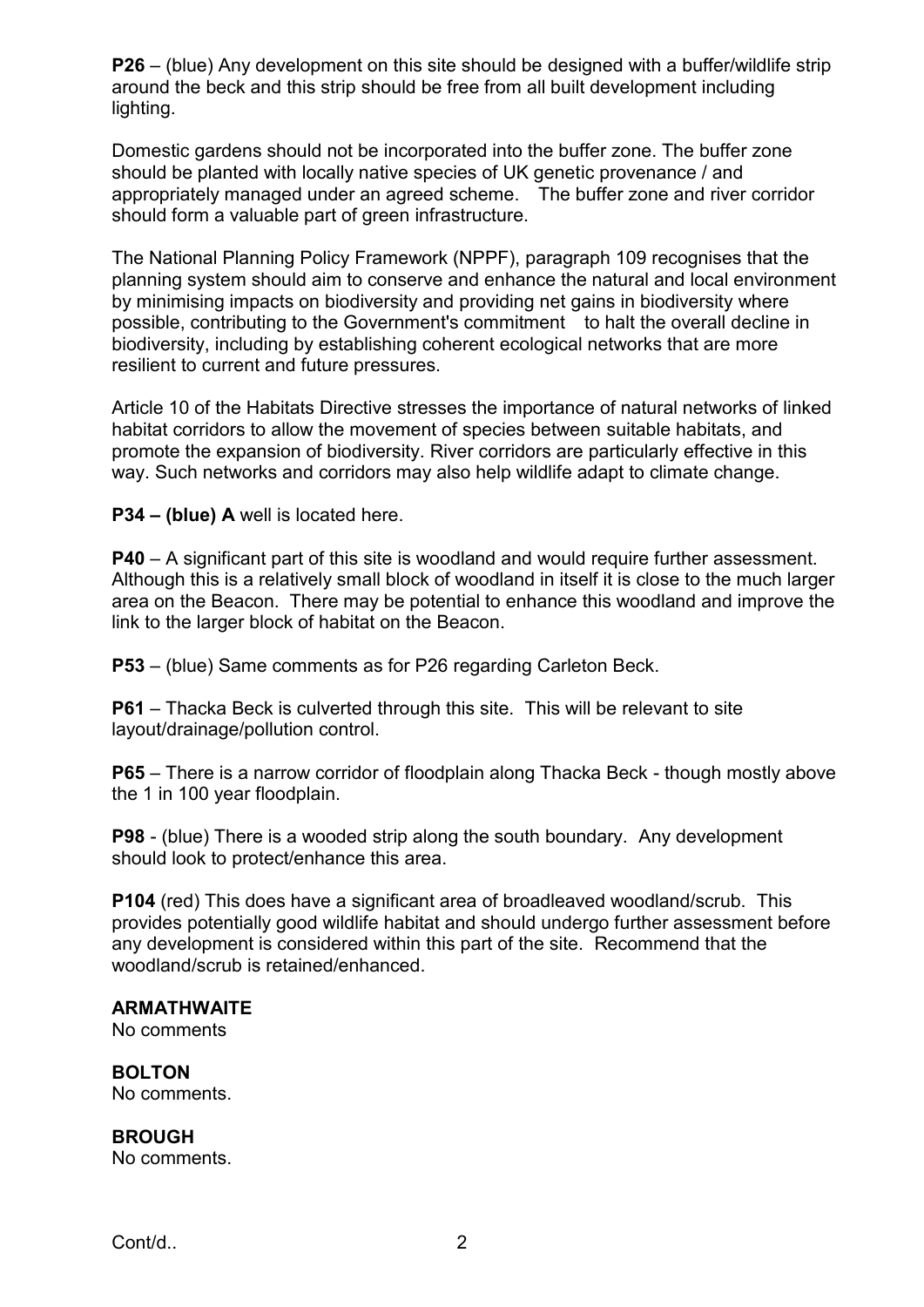### **CALTHWAITE**

No comments (LCAL2 appears to already be 12 m from the beck).

### **CLIFTON**

LCF2 - There is a well on this site.

#### **CULGAITH**

LCU5 prior to site layout investigate the area near the "issues" which lies just outside the site. Need to ensure that any development does not interfere with the source of this watercourse.

#### **GREAT ASBY**

Recommend United Utilities are consulted to advise if existing sewerage infra-structure can cope with proposed development. Asby Beck dries up and hence septic tank discharges can be a particular problem here.

No additional comments for LGA1 or LGA2 (beyond what is already in site allocations info).

**LGA3** (red) has Burneybeck Sike flowing down the eastern boundary and a small unnamed stream flowing down the eastern boundary from a spring just outside the site.

Please see general comments for Penrith P26.GREYSTOKE No comments re these sites

#### **KING'S MEABURN**

**LKM2** (blue) - If there is any development proposed on this site, archaeological assessment is likely to be needed as it lies adjacent to a Scheduled Ancient Monument (SAM).

**LKM6** - If there is any development proposed on this site, archaeological assessment is likely to be needed as it lies adjacent to a SAM.

### **LAZONBY**

**LLZ6** - Harrow Beck flows along the boundary of this site. Comments as for Penrith P26. No comments regarding other sites in Lazonby.

#### **MAULDS MEABURN**

**LMM2** (red) If there is any development proposed on this site, archaeological assessment is likely to be needed as it lies adjacent to a SAM.

#### **MELMERBY**

**LME2** lies adjacent to Melmerby Beck which has salmon, trout, bullhead, water vole and otters all of which would need to be protected from any development. Please add same wildlife corridor comments as for Penrith site P26. Note that there may also be a culverted watercourse crossing the SW tip of the site. This might be relevant to development in this corner of the site and will need investigation.

#### **MORLAND**

No comments.

#### **PLUMPTON**

No comments.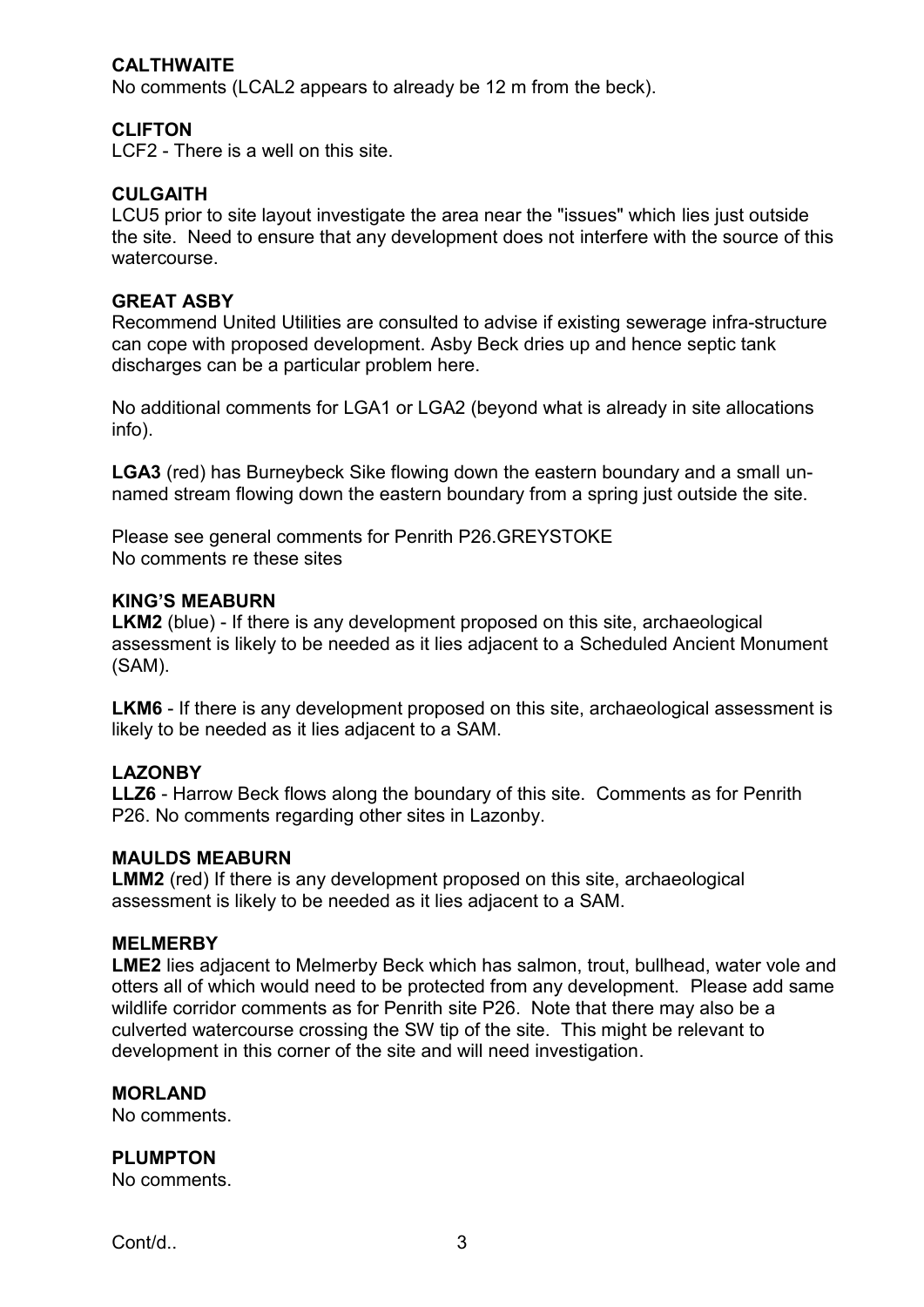### **RENWICK**

No sites proposed.

## **STAINTON**

**LST4** (blue) – Kirk Sike (main river) flows through the middle of this site. A corridor of open space will need to be retained around this feature. (Comments as for Penrith P26). It is believed that otters use this beck and there may be native crayfish present (unconfirmed).

**LST5** - Kirk Sike (main river) flows just beyond the eastern boundary. There is also either an open tributary of Kirk Sike near the SW boundary of the site or a culverted watercourse across the middle of the site. Any development should look to provide a corridor of open space (ideally good wildlife habitat) near these watercourses and to consider the potential to open up the culverted watercourse. It is believed that otters use this beck and there may be native crayfish present (unconfirmed).

**LST7** – (red) The earthwork/enclosure marked on OS maps is likely to need archaeological investigation and possible protection. The wooded bank should be protected and potential for enhancement should be considered with re to both the quality of the habitat and also the potential to improve the linkage to "Evening Bank Wood" at the SE corner of the site.

### **RAVENSTONEDALE**

**LRA2** - The part of this site adjacent to Scandal Beck floods and will require a flood risk assessment for any development. he beck at this site may be a particularly important wildlife corridor as further downstream Scandal Beck becomes part of the River Eden & tributaries SSSI and River Eden SAC as well as Scandal Beck & Stone Gill SSSI, whilst following the beck upstream is another SSSI and a couple of County Wildlife Sites associated with the beck. The river itself has white clawed crayfish and is likely to be used by otters.

Comments as for Penrith P26.

### **SKELTON**

No comments.

#### **WARCOP**

No comments on any of these sites

### **KIRKOSWOLD**

No comments.

#### General comments:

If any application site lies within Flood Zone 2 or 3 defined by our Flood Map / Strategic Flood Risk Assessment as having a medium/high probability of flooding. Paragraph 101 of the National Planning Policy Framework requires decision-makers to steer new development to areas at the lowest probability of flooding by applying a 'Sequential Test'.

Any application site that lies within Flood Zone 2 or 3 defined by the Environment Agency Flood Map as having a medium/high probability of flooding. Paragraph 103, footnote 20 of the National Planning Policy Framework (NPPF) requires applicants for planning permission to submit an FRA when development is proposed in such locations.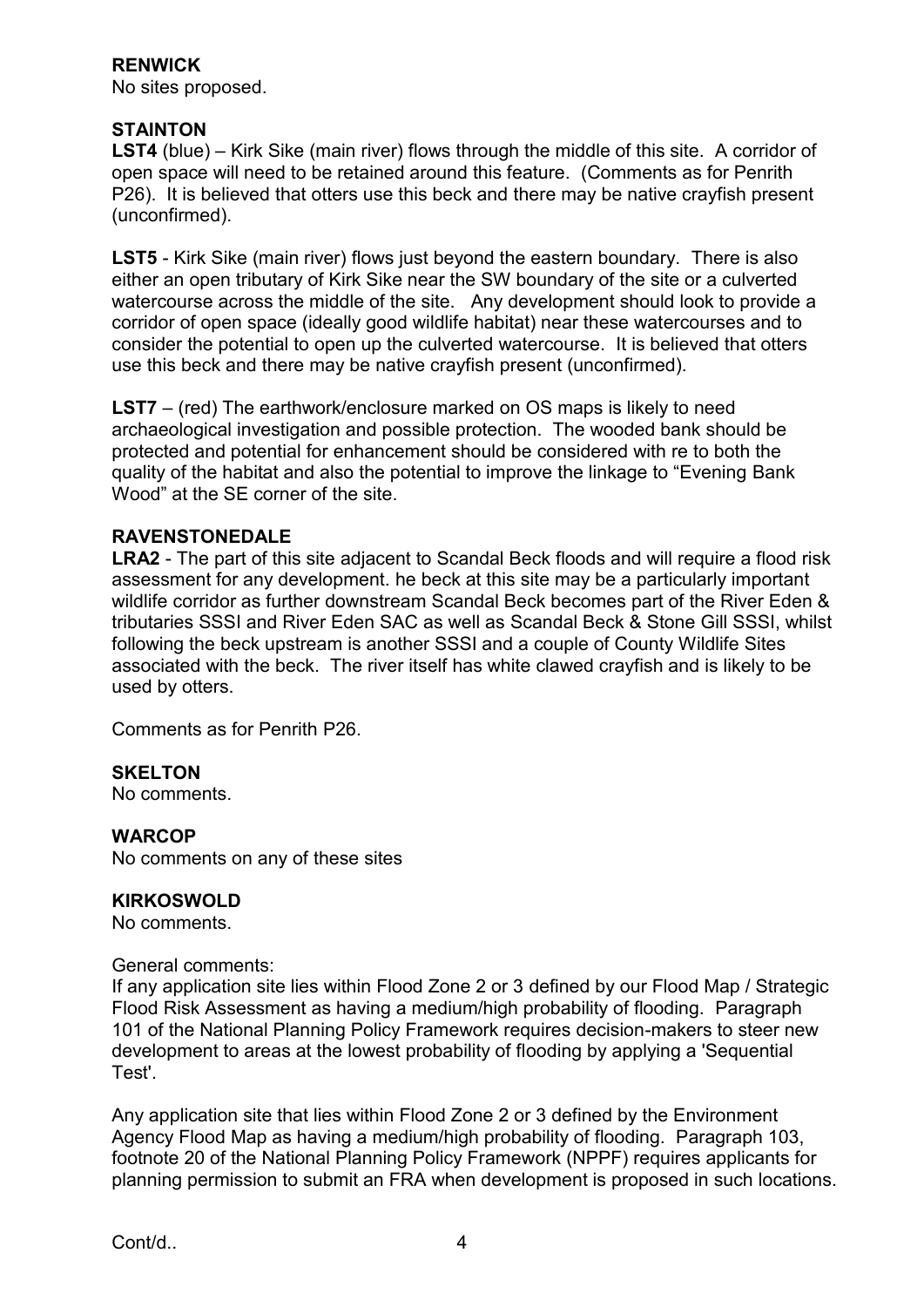Under the terms of the Water Resources Act 1991, prior written consent of the Environment Agency is required for any proposed works or structures, in, under, over or within 8 metres of the top of the bank of any watercourse, designated a 'main river'.

The Water Framework Directive (WFD) is a piece of EU legislation that requires member states to make plans to protect and improve the water environment. WFD is designed to improve and integrate the way water bodies are managed throughout Europe. Member States must aim to reach good chemical and ecological status in inland and coastal waters by 2015.

WFD applies to:-

- Surface freshwater bodies, including lakes, streams, rivers and canals;
- · Transitional water bodies such as estuaries;
- · Groundwater's, and;
- · Coastal waters out to 1 mile from low tide

It aims to:-

- Implement necessary measures to prevent deterioration;
- Protect, enhance & restore all water bodies;
- Reduce pollution;
- Drive wiser, sustainable use of water as a natural resource;
- Create better habitats for wildlife that lives in and around water;
- For water bodies that are designated as artificial or heavily modified, aim to achieve good ecological potential by 2015;
- Create a better quality of life for everyone:
- Mitigate the effects of floods & droughts.

The Directive sets a target of aiming to achieve at least 'good status' in all waters. WFD reports on over 30 measures, grouped into ecological status and chemical status. For surface waters there are two separate classifications for water bodies; ecological and chemical.

Ecological status is recorded on a scale high, good, moderate, poor and bad. Ecological status includes:-

- Physico-chem e.g. nutrients, pH, dissolved oxygen, ammonia
- Biological elements e.g. phytoplankton, microalgae, fish, invertebrates;
- Specific pollutants e.g. metals and compounds, organic compounds;
	- Hydro morphology e.g. depth, width, flow, structure.

Chemical status is recorded as good or fail. Chemical status includes:-

Priority substances which present a significant risk to the water environment.

For groundwater, there are also two separate classifications for water bodies; quantitative and chemical. Groundwater status is recorded as good or poor. We can provide site specific Water Framework Directive advice when sites come through at the planning stage. It is essential that new development does not have a detrimental effect on the water bodies and that it improves and enhances them.

There are several ways in which new developments can achieve WFD:-

Remove culverts to open up watercourses where possible to enhance the natural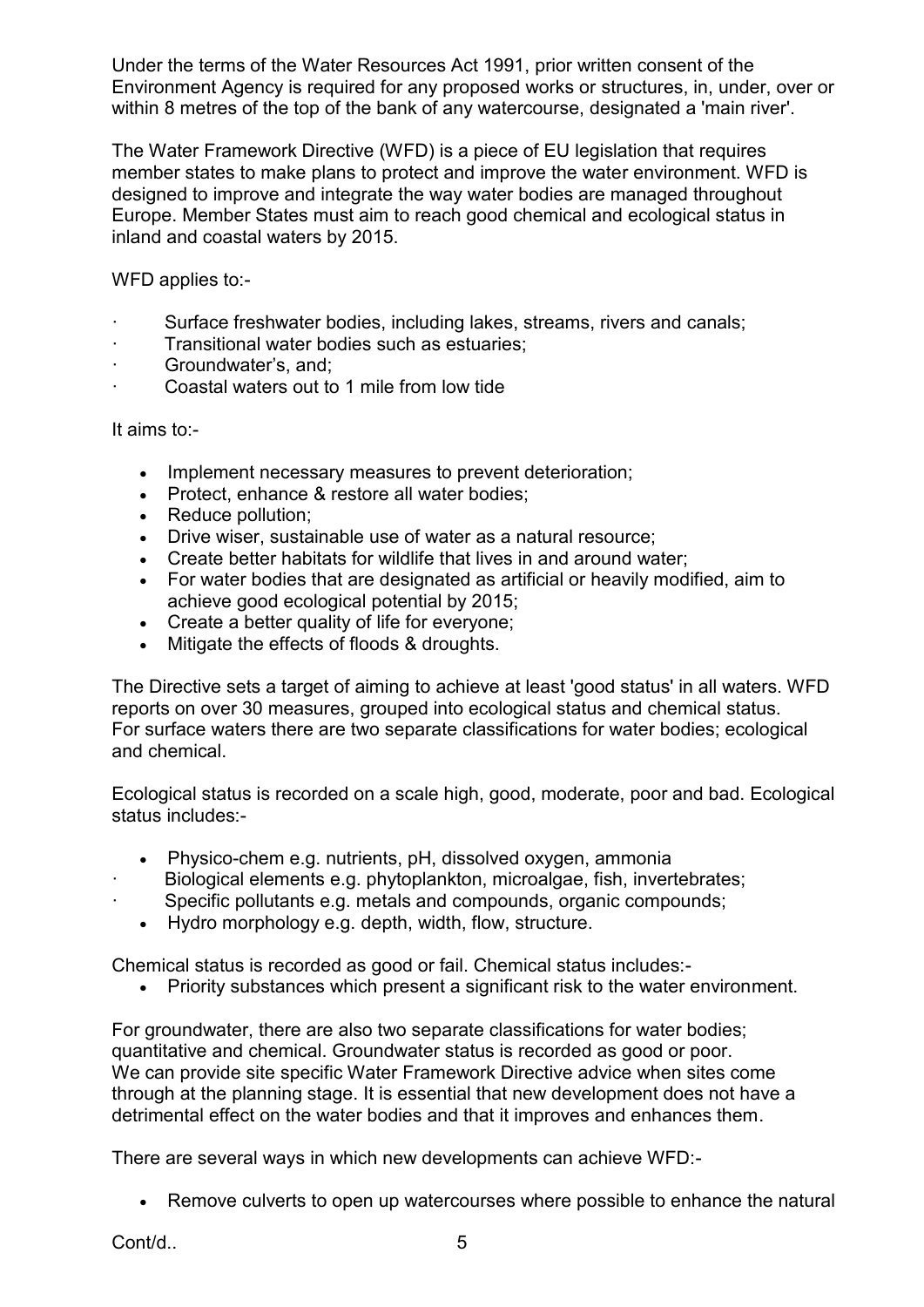environment;

- Promote sustainable water use within new building design;
- Promote Sustainable Drainage Systems (SUDS) for all developments;
- Control of diffuse pollution sources:
- Prohibit direct discharges of pollutants into water bodies & groundwater:
- Eliminate pollution of surface waters;
- Avoid inappropriate development in sensitive areas for example, floodplains and groundwater source protection zones which will prevent and reduce the impact of accidental pollution incidents, for example as a result of floods;
- Consider land use and water supply issues and ensure adequate local wastewater treatment capacity;
- Ensure wastewater treatment capacity is adequate for storm water flows;
- Promote good agricultural practice and use best practice to reduce risk of point source or diffuse pollution;
- Carefully plan all storage and handling arrangements for livestock slurries and manures, animal feedstuffs, silage effluent, agricultural fuel oil, dirty water, fertilisers, veterinary medicines, chemicals and pesticides;
- Promote sustainable water use in terms of abstraction and irrigation;
- Manage contaminated run-off from roads, drives and car parks are large runoffproducing areas in the urban environment.

The Groundwater Team have reviewed the Housing: Preferred Site and Policies Consultation Document and would like to make the following comments and observations.

In general, housing development is considered to be at the lower end of the risk scale with respect to the protection of groundwater quality and resources. However, in certain areas and close to certain receptors the risk of development can increase significantly. The vast majority of the preferred sites would appear to be in acceptable locations, although if development in these areas comes forward we would expect site owners, developers and operators to comply with any relevant statutory codes of good practice and to have due regard to our advice and guidance, and to other reputable standards and guidance (e.g. British Standards).

Developers should always refer to our groundwater protection position statements in Groundwater protection: principles and practice (GP3) which is available to download on the Environment Agency website [\(http://www.environment](http://www.environment-agency.gov.uk/research/library/publications/144346.aspx)[agency.gov.uk/research/library/publications/144346.aspx\)](http://www.environment-agency.gov.uk/research/library/publications/144346.aspx).

The following land allocations are in sensitive environmental settings close to public water supply abstraction.

# **Penrith North**

## **Sites P18, P28, P28A, P27, P29, P41, P55, P56 ( P17)**

All of these sites lie within a groundwater Source Protection Zone 1 for the Fairhill public water supply abstraction.

## **Sites P23, P24, P30, P54, P58, P72, P96, P97**

All of these sites lie in full, or in part, within a groundwater Source Protection Zone 2 for the Fairhill public water supply abstraction.

# **Penrith East**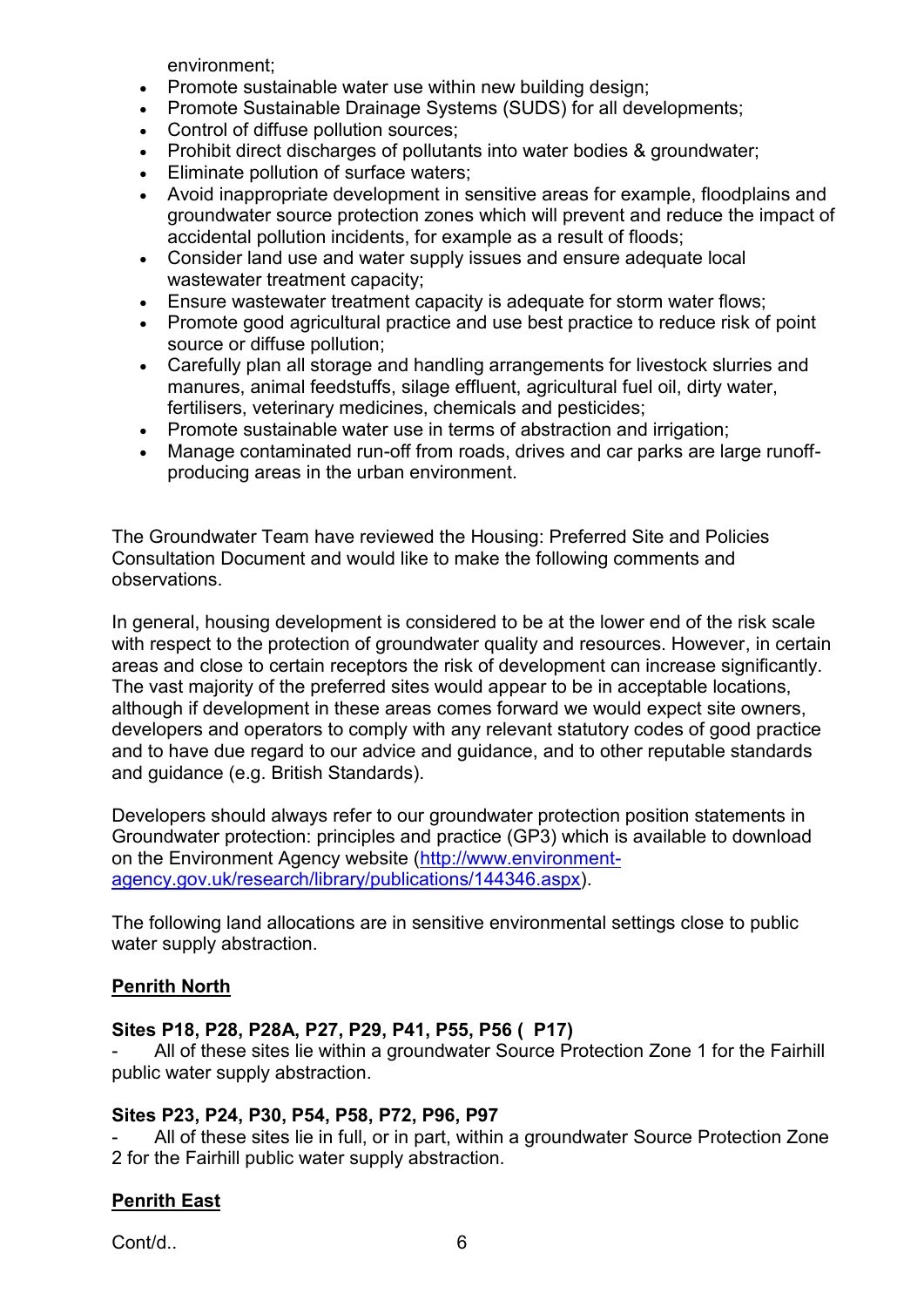### **Sites P67, P52, P10, P11**

- All of these sites lie in full, or in part, within a groundwater Source Protection Zone 2 for the Beacon Edge public water supply abstraction.

The Penrith Sandstone principle aquifer is the source from which the nearby boreholes draw water for public water supply. In the Fairhill area (Penrith North) the aquifer is expected to be exposed at or close to the surface, with little or no drift cover shown to occur on the geological maps. The presence of drift deposits would normally offer some natural protection to the underlying principle aquifer from activities taking place at the surface. Its absence in this case means that there is little or no natural protection available. Any development will ultimately be founded on the Penrith Sandstone principle aquifer from which the nearby public water supply is drawn.

The presence of the Source Protection Zone 1 highlights the sensitivity of the area. The lack of any natural protection makes the aquifer highly vulnerable to potentially polluting activities taking place at the surface. The development of land within the SPZ1 is undesirable as the risk of pollution is high and potentially irreversible.

We would prefer to see a presumption against development within the Source Protection Zone 1 as this is the most sensitive and vulnerable location it is possible to have with respect to groundwater protection and the prevention of pollution to drinking water supplies.

Whilst residential development is at the lower end of the risk scale, any development will have to have sewerage pipe work and foundations located within the principal aquifer, and it is a fact the sewers can and do leak. Any leaking sewage is likely to go undetected until it is too late and this could render the public water supply abstraction unsuitable for use on a long term to permanent basis.

As a rule of thumb, it is estimated that the replacement cost for potable supply boreholes is approximately £1 million per mega litre of supply per day. The Fairhill abstraction has a daily licensed quantity of 3.3 mega litres per day. The financial implications of contaminating the source of a public water supply are therefore significant.

United Utilities have indicated that the Fairhill abstraction is a primary source providing the water supply for the Penrith area. An increase in the number of dependant water users in the area (through the expansion of housing proposed) will naturally lead to an increase in the value and significance of this resource.

Position statement A2 in the Groundwater protection: principles and practice states: All development must be appropriate to the sensitivity of the site. Where the potential consequences of a development are serious or irreversible we will adopt the precautionary principle to the management and protection of groundwater, particularly in the absence of adequate information with which to conduct an assessment.

The Environment Agency would recommend that development within the Source Protection Zone 1 is avoided, however if other factors determine that these sites should go forward it will need to be considered in any planning application that we will expect higher standards of engineering and mitigation to be employed for any underground works and underground infrastructure.

For example any planning proposal in Source Protection Zone 1 must be accompanied